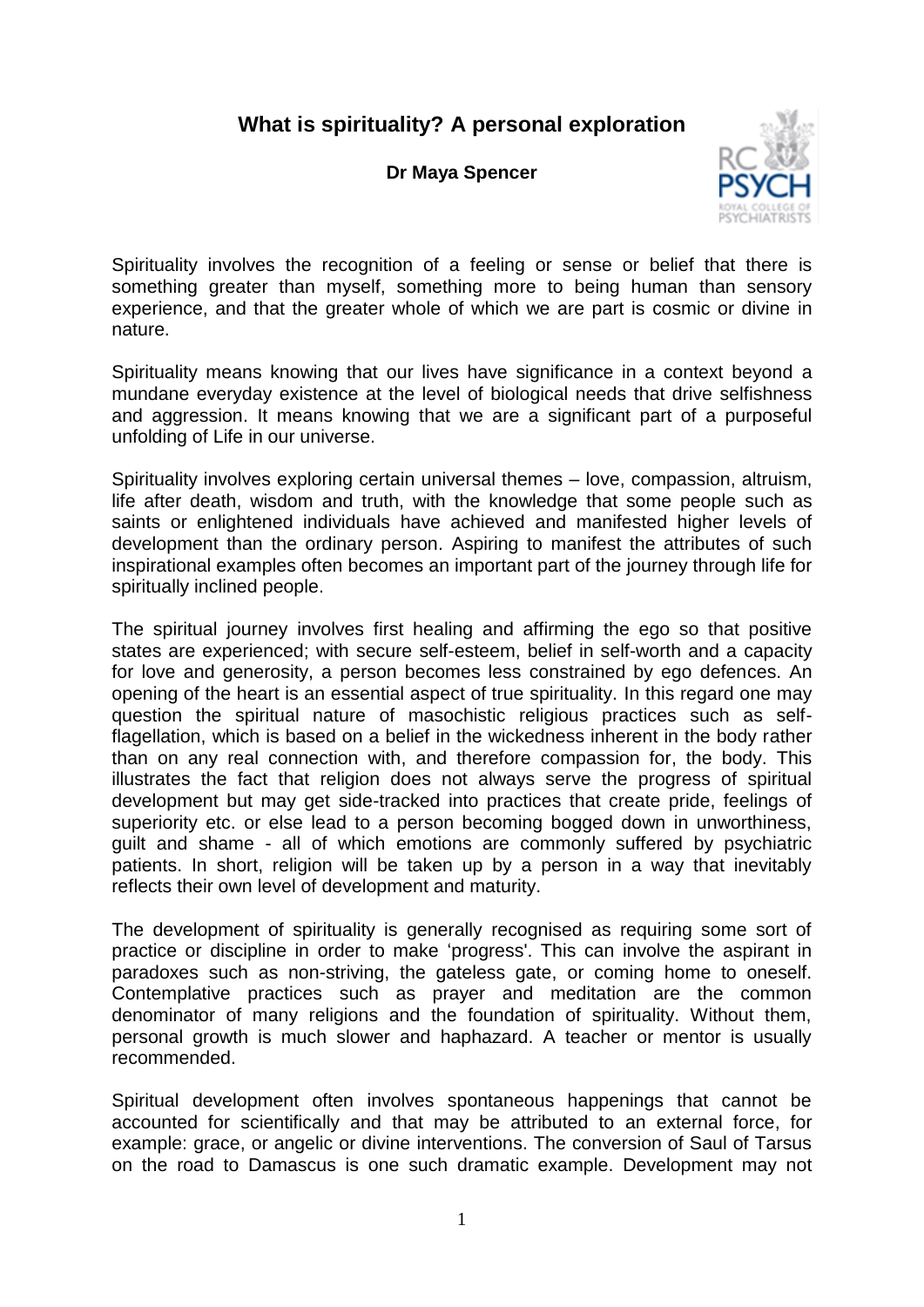necessarily be an instantaneous event but can happen more gradually as when going through an experience of severe illness, or a terminal diagnosis, when the fragility of life is revealed and a person re-evaluates the meaning of their life.

Whether there is any objective reality to the beliefs of spiritually inclined people is an area of debate and controversy, often taking place in the arena of philosophy as a discipline independent of the beliefs that supposedly taint the intellectual capacities of those who are spiritually inclined. As a sociologist friend said when he was studying the devotees of Prem Rawat, who founded the Divine Light Mission in the early 1970s: 'If you are inside the group you don't have the objectivity to study the phenomena, but if you are outside the group you don't really *know* what it is you are studying.' So research often stays in the safe arena of behaviour, which is superficial and can be uninformative or misleading. A documentary film was made for television about the Rajneesh commune in 1984, showing people in Dynamic Meditation jumping up and down in noisy catharsis, with their eyes shut, some with eye-masks on. The presenter of the film failed to convey anything about the purpose of this active form of meditation and did not enquire at all about anyone's internal experience, remaining content to sensationalise an appearance of weirdoes doing something outlandish that looked ridiculous without appropriate explanation.

Religion formalises certain aspects of spiritual awareness into a coherent belief system that can be taken on trust, even if the person has no direct experience of the Divine: for instance, a person might believe that Jesus is the son of God because that is what the Bible teaches whereas another person may have had a vision of Jesus in person telling him/her that he is the son of God. Direct experience of truth as opposed to intellectual knowledge is considered key in mystical experience.

The belief systems of religion extend beyond the individual's experience to his/her role in society and morality-based rules are formulated to govern relationships and activities. Usually religion is manifest as a collective through church, mosque, synagogue or temple, and is involved with community as much as with individuals. This provides a real framework through which the 'greater than me' can start to be experienced.

The debate about the status of spiritual beliefs such as the existence of God, the meaning of life, the absolute existence of moral laws, and many more such, typically appears to reach an impasse between mature spiritual seekers and the sceptics. To the spiritual person the sceptic appears like a blind man trying to say something about sight when it is absent in himself, and the spiritual person appears to the sceptic as a vulnerable person motivated by emotional needs to find some delusional area of comfort or support. For a believer there is no need to prove in any rational way that God exists as his existence is self-evident in his creation. For others, while the evident order within the universe at macro- and micro -levels is sufficient to demonstrate that there is an intelligence at work much greater than the human mind, this does not justify naming it as God. Since neither side can understand the other, the debate will no doubt continue indefinitely.

It isn't clear why some people have a spiritual dimension to their lives and some simply don't. Certainly it is not something that can be reduced to a cognitive belief system. The core experience is of not being alone, of being somehow connected to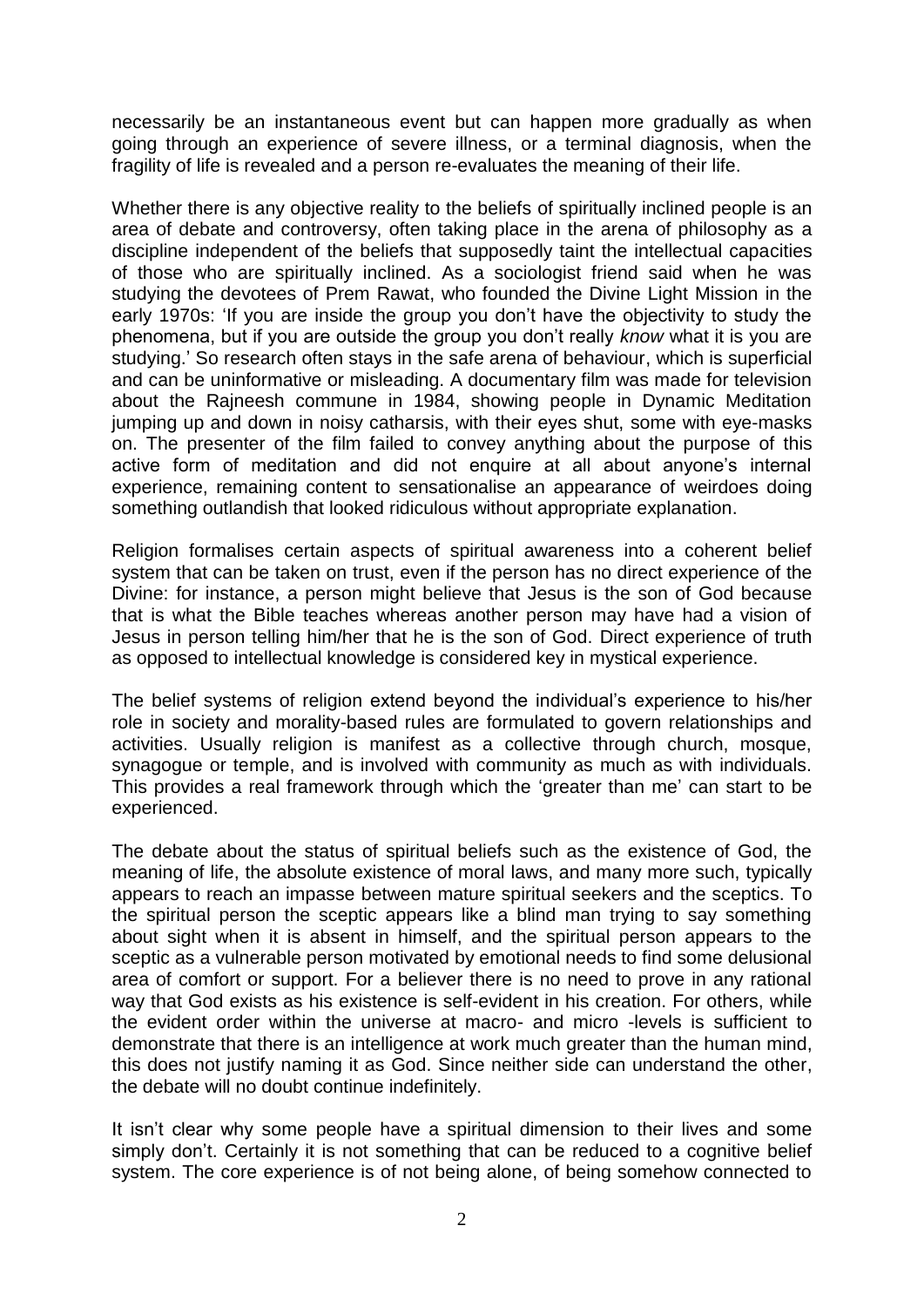something greater, or of being in relationship with a higher self, higher beings or God.

Spiritual or transcendent beliefs can refer to a benevolent or to an indifferent force. The Christian ethos reinforces the benevolence of God and as such signally fails to explain the place of suffering in the grand scheme of things. The abuse suffered by innocent babies and children has no relationship to the concept of an all knowing, all powerful, wise and benevolent God, and to my mind completely destroys the internal consistency of the Christian faith. When I asked a fundamentalist Christian how he could explain that God allows abuse and torture and extreme suffering, he could only answer that 'God moves in mysterious ways' which seemed to me an abrogation of his own intelligence. But perhaps he was simply saying that the real meaning of the opposition of good and bad in human experience was beyond his understanding, as it is mine.

It is often a conscious appreciation of the ultimate mystery that is life, the universe and everything in it, that characterizes the spiritual seeker. The sceptic confines himself to rational enquiry while the spiritual person knows there is more to understanding than logic and reason; in fact he knows that true understanding goes well beyond logic and reason into the deeper truth of not knowing.

In the Four Noble Truths, the Buddha explains how human nature generates suffering and how to transcend the inevitable misery of unconsciousness and come to a place of wisdom, serenity and acceptance. The Eightfold Path delineates a realistic way to achieve the happiness we all desire through consciously dropping unhelpful patterns of resistance and attachment. Buddhists like to speak about 'skilful' actions or behaviours; this leads us to the crux of the spiritual life – there is a drive for self-improvement, to rise up out of unconsciousness and the misery it generates to a state of greater illumination; to think and behave skilfully rather than randomly or immaturely. The means to achieving this come through accepting things as they are instead of being driven to emotions and actions by the forces of attraction, repulsion or indifference. Suffering is defined as the result of not accepting reality as it is.

In outlining a way to overcome reacting to the world limited by our self-preserving instincts and prior conditioning, the Buddha gave spirituality a direction that surpasses the confines of religious doctrine and as such may be perhaps part of the fundamental definition of spirituality. Hesitantly, I offer my own definition consistent with the Buddha's path: spirituality is the indefinable urge to reach beyond the limits of ordinary human existence that is bounded by unconscious forces and self-interest, and to discover higher values in ourselves and to live them consistently in our relationships and roles. It involves developing practices that aid us in rising and expanding, perhaps beyond the merely good to the transcendent, in the process of looking inwards rather than outwards for our own morality and guidance. Above all, it means becoming a more loving and compassionate human being, in thought, word and deed.

What are the implications for mental healthcare? Patients consumed by anxiety or dulled by depression have little scope to cultivate a spiritual path when they are under the sway of distorted thoughts endlessly being repeated over and over in their